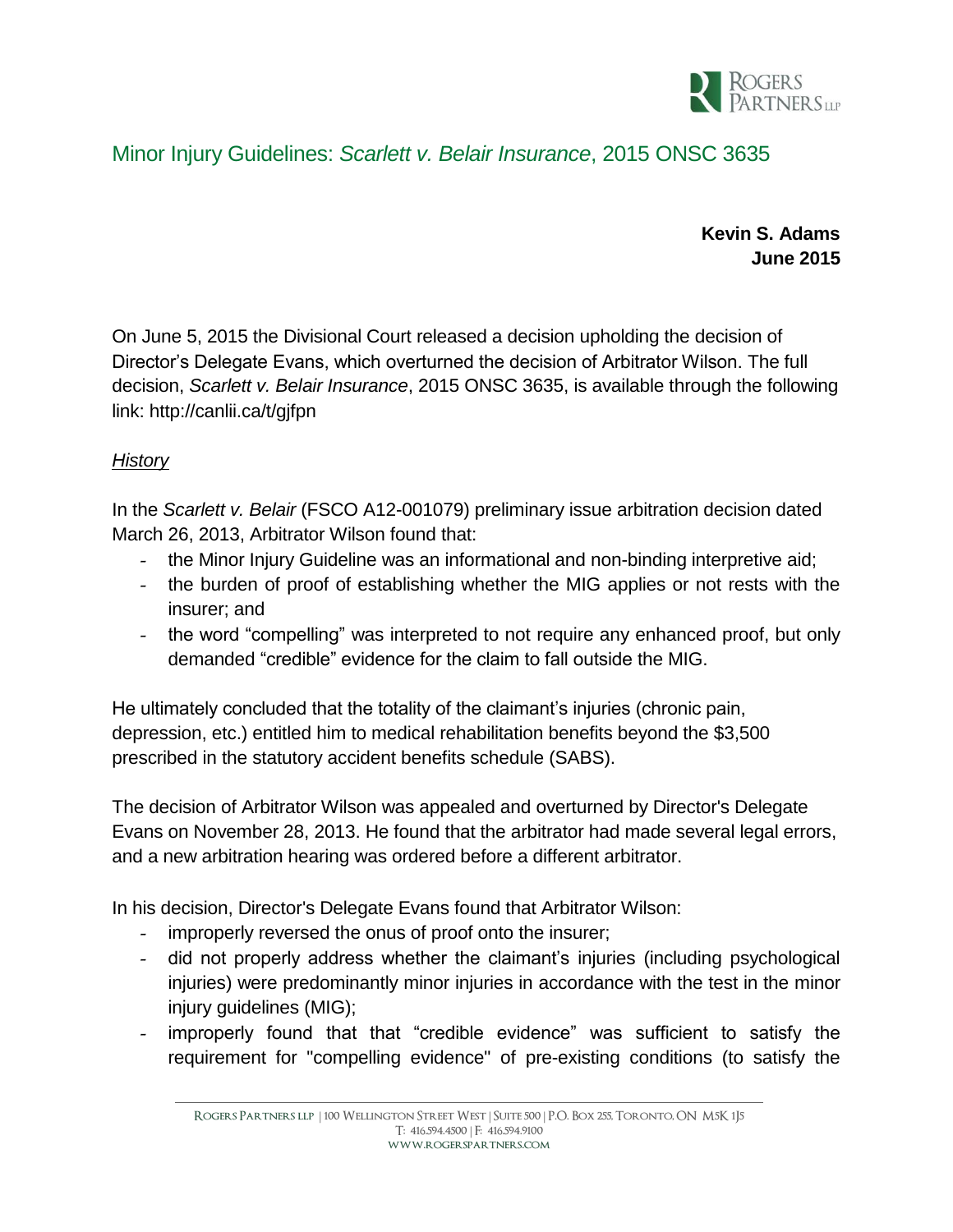

exception in the MIG);

- incorrectly stated that the MIG is only an informational and non-binding interpretative aid, rather than acknowledging that it is a binding provision incorporated by reference into the Schedule; and
- did not provide counsel with the proper opportunity to respond to the Arbitrator's own independent research and interpretation of the statutory provisions undertaken after the hearing, which breached principles of procedural fairness.

The claimant appealed the findings of the Director's Delegate to the Ontario Divisional Court, citing 6 grounds of appeal. Specifically, the claimant alleged that the Director's Delegate erred in finding that:

- 1. the \$3,500 limit on medical and rehabilitation expenses contained in section 18(1) was not an exclusion of benefits;
- 2. the term "compelling evidence" in subsection 18(2) means something more than credible evidence;
- 3. the Minor Injury Guideline was a binding component of the SABS;
- 4. there was a breach of the principles of procedural fairness;
- 5. the Arbitrator failed to address whether or not certain of Mr. Scarlett's injuries were sequelae of his minor injuries, and whether Mr. Scarlett sustained an impairment that was predominantly a Minor Injury; and
- 6. the issue of whether Mr. Scarlett's impairment was predominantly a minor injury should be determined only after a full arbitration hearing.

## *The Divisional Court Decision*

In its decision, the Divisional Court noted that the correct standard of review is one of reasonableness.

On the first issue, the Court found that the decision of the Director's Delegate (that the MIG limit is not an exclusion) was reasonable and correct. The Court found that s.18 of the SABS creates limits on liability, not exclusions (\$3,500, \$50,000, etc.), noting that there is no coverage created that is thereafter excluded as there is no coverage to begin with. As such, the Court found that the burden remains on the insured throughout to establish entitlement to the appropriate level of benefits.

On the second issue (the meaning of compelling evidence), the Court affirmed the Director Delegate's finding that: "(1) that the word "compelling" is directed at the sufficiency of the evidence required to satisfy the "balance of probabilities" standard and (2) that whether the evidence in a particular case is sufficient to meet the test of